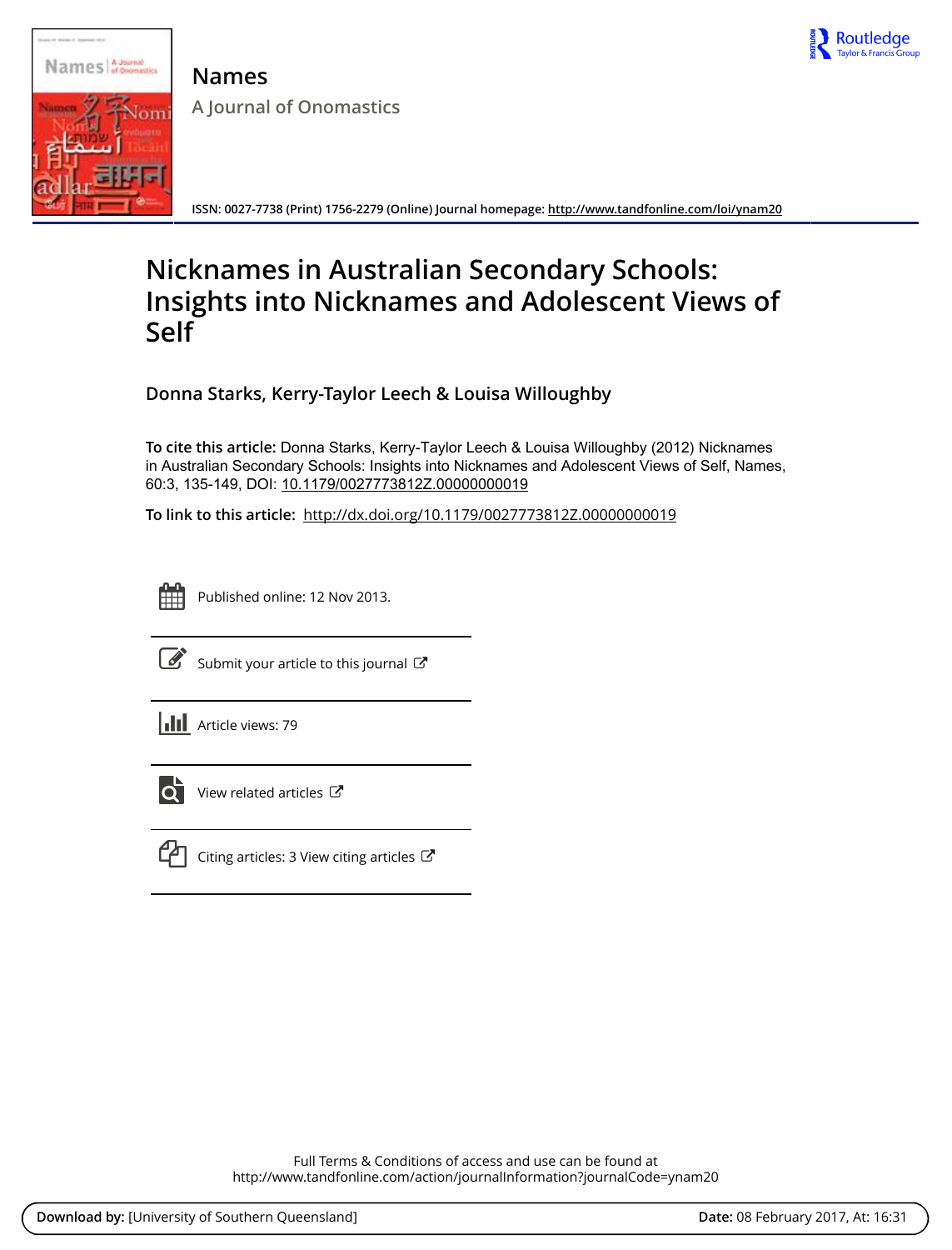# **Nicknames in Australian Secondary Schools: Insights into Nicknames and Adolescent Views of Self**

Donna Starks*La Trobe University, Australia* Kerry-Taylor Leech

*Griffith University, Australia*

Louisa Willoughby*Monash University, Australia*

Although it is widely known that language practices can significantly affect adolescent self-image, research studies on adolescent naming practices are surprisingly scarce. The only study to date on nicknames in Australia was undertaken by Chevalier (2006). Her study provides a comprehensive analysis of morphological and semantic features of names but makes no reference to adolescent language practices and their role in society. Our exploration of initial responses to questionnaire data administered to secondary students in Victoria and Queensland schools considers: (i) common adolescent nicknaming practices and (ii) attitudes of adolescents to nicknames used for others and towards nicknames. We end with suggestions for raising awareness of naming practices to promote cultural and linguistic sensitivity amongst high school students.

keywords nicknames, adolescents, Australian English, naming practices, language attitudes

# Introduction

Personal naming is one of many different types of naming practices. Given names are formally assigned to the holder, who generally has little or no choice in their designation and use. However, whereas given names can sometimes be officially or ceremonially changed, nicknames are acquired informally and often against the holder's wishes. Indeed, the effects and associations of a nickname may last for a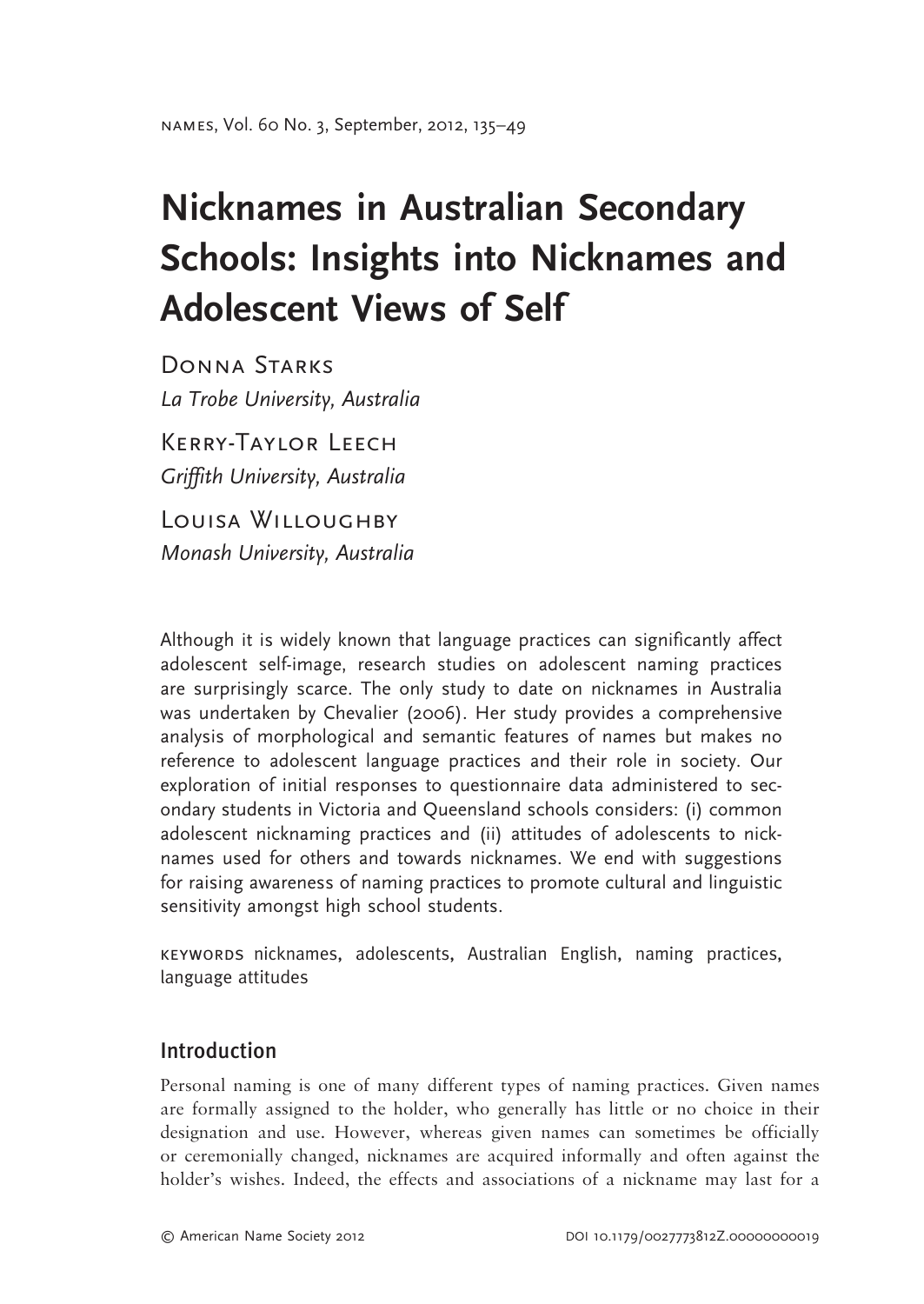person's lifetime. The social power of nicknames is often remarked on but has seldom been systematically studied. In an early study of nicknaming practices among schoolchildren, Morgan et al. (1979:  $15-16$ ) suggest that the study of nicknames is one way of observing the development of social competence; in other words, the way that young people construct social order for themselves. Nicknaming systems, they argue, are the instruments of the social control of personal appearance and personality projection. Nicknames encapsulate the way the bearers are perceived by others in their social milieu and also serve as publicly accepted ideas about the way a person is supposed to be.

The bestowal of nicknames, as we have noted, is not so much within the power of the personal holder as within the social practices of the peer group. Nicknames may change and may do so often as an individual moves through life. Most nicknames relate to the personal attributes of the user, and, as such, create expectations about the user. Nicknames can contribute to both positive and negative views of self and others and may be inaccurate (de Klerk and Bosch, 1996: 526). Although cultural differences exist (cf. Liao, 2006 for Taiwanese; Wardat, 1997 for Jordanian Arabic), typologies of nicknames indicate that they tend to fall into specific categories (Crozier, 2002; Crozier and Dimmock, 1999; de Klerk and Bosch, 1996). Nicknames tend to relate to the user's physical characteristics, such as his/her weight, height or hair color, personal habits or traits, and aptitude or lack thereof. Some nicknames relate to personal histories including cultural or ethnic background, while others include play on rhymes or hypocoristic renditions of personal or family names (e.g., *Smithy*). Renditions of names include commonly accepted forms (e.g., *Beth*) and those which are more unique to the user (e.g., *Be*). Wierzbicka (1992) argues that important pragmatic differences exist between standardized and less-standardized forms of personal names and the two should be considered separately. Our study includes all forms of nicknames, as we believe that they all fulfill the function of identifying the user. In domains such as the Internet, where adolescents are often engaged, forms of personal names can be the most frequent type of nickname (cf. Bechar-Israeli, 1995 for Internet use).

Social psychologists agree that the process of identity formation is a central task in adolescence (Erikson, 1968). Marcia (1980: 267) defines identity formation as a self-constructed, dynamic organization of drives, abilities, beliefs, and individual history. According to Erikson (1968), achieved identity is the product of a period of exploration and experimentation especially during adolescence. Through this process, young people come to a deeper understanding and appreciation of various aspects of their identity. Various authors propose models to describe how identity is achieved through a process of decision-making and self-evaluation (see, e.g., Caltabiano, 1984; Hogg et al., 1987). Many of these studies focus on ethnic identity formation in and across cultural groups (see, e.g., Atkinson et al. Sue, 1983; Kim, 1981; Lee, 2009; Marcia, 1966; 1980; Phinney, 1989; 1990; Roberts et al., 1999), and focus on change over time. Although it widely known that language practices, particularly on the part of parents and peers, can significantly affect adolescent self-image, research studies on young people's naming practices are surprisingly scarce, in linguistically and culturally diverse settings such as contemporary Australia.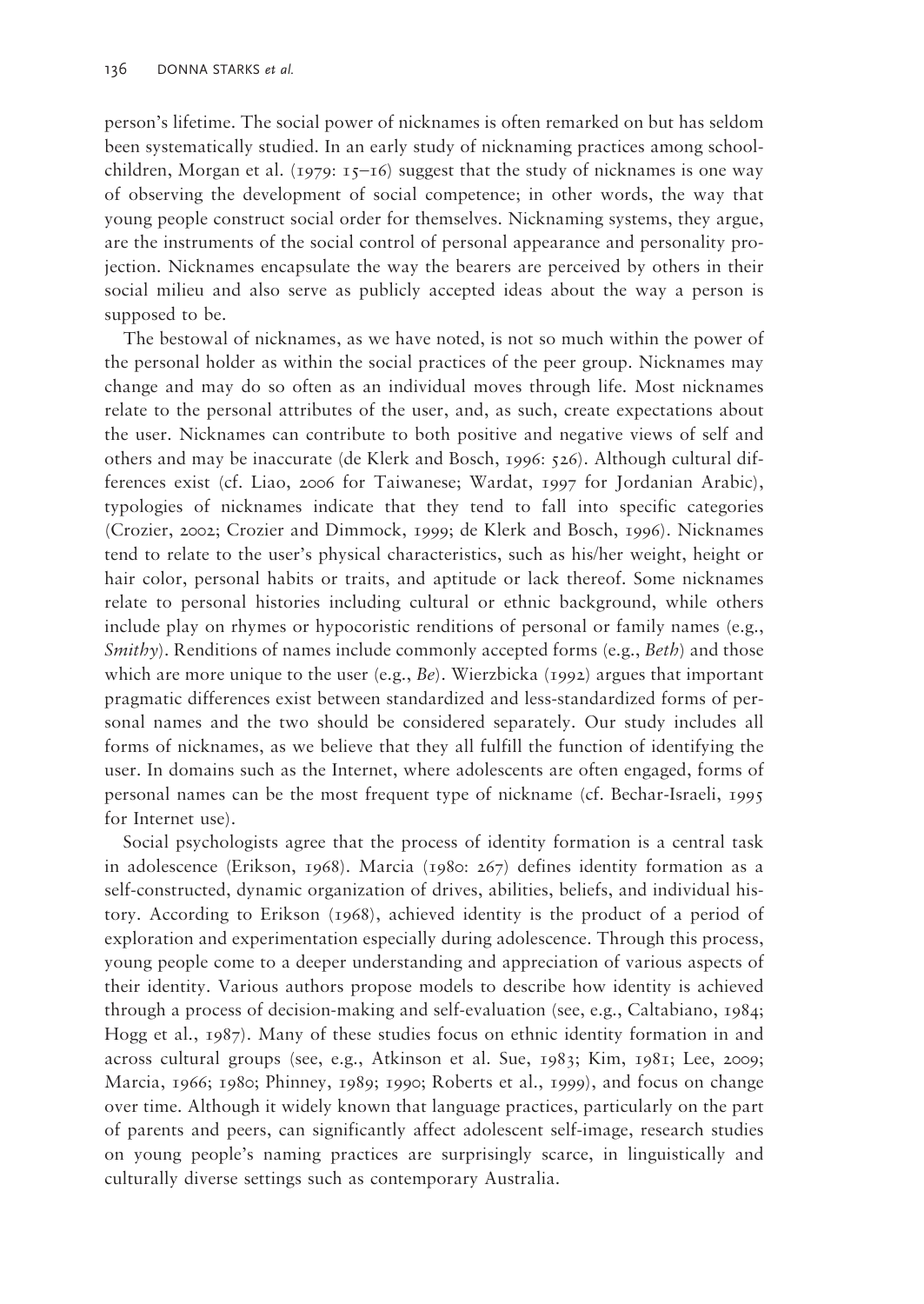Census findings attest to the linguistic and cultural diversity of Australian society. Despite widespread language shift to English amongst Indigenous and immigrant communities, data from the 2006 census reveal that at least 350 languages continue to be regularly used in Australian homes; of these, some 150–155 are Aboriginal languages (Clyne et al., 2008). Some 17 percent of Australians report that their dominant language is not English, implying that the numbers using a language other than English on a regular basis is higher (Lo Bianco and Slaughter, 2009: 14). Australia is internationally well regarded for its commitment to an inclusive policy of multiculturalism and, despite various policy swings and shifts, this commitment has informed the social and educational policy agenda since the 1970s (see Liddicoat, 1996; 2009; Lo Bianco and Slaughter, 2009; Scarino and Papademetre, 2001 for summaries and critiques of the changing face of Australian multicultural ideology). Education policy documents acknowledge the value of linguistic and cultural diversity, recognizing that cultural and linguistic sensitivity are essential for engagement and participation in the local, regional and international communities of the twenty-first century (see, e.g., MCEETYA, 2005: 2). Intercultural knowledge and skills are also widely recognized in policy documents as having great importance in the enduringly pluralistic Australian society and in a multilingual world (Lo Bianco and Slaughter, 2009: 4). Given this multilingual and multicultural context, a study of young people's nicknaming practices is particularly appropriate. Set against this context, our study hopes to contribute to disseminating intercultural proficiency and building intercultural awareness amongst Australian high school students. We end with suggestions for raising awareness of naming practices to promote cultural and linguistic sensitivity amongst Australian high school students.

#### Previous studies

There have been few studies on naming practices in the Australian or New Zealand context. In a study of hypocoristic forms in New Zealand and Australia, Bardsley and Simpson (2009) include personal names in their analysis. In an analysis of the pragmatic force associated with personal names, Wierzbecka (1992) draws on data from the Australian context while Poyton's (1990) and Taylor's (1992) studies of naming practices and address terms use Australian English as a database. The latter provide useful information on personal naming classifications as well as insights on naming in Australia. Of particular note is Poyton's distinction between name-based nicknames (based around the addressee's given or surname), addressee-based (based on attributes of the addressee) and event-based nicknames, derived from a "significant incident" in the person's life. Chevalier (2006: 133) draws on this work for her analysis of nickname use, described below.

Chevalier (2004; 2006) completed a study of the naming practices of Sydney residents based on data from 304 interviews. She surveyed the naming practices of adults and their family members, reporting on data from 498 individuals in total. Her study is useful in that it involves a substantial number of nicknames (1207) and includes a detailed analysis of nickname types in this sample. Chevalier's work focuses on morphological and semantic features of both given names and nicknames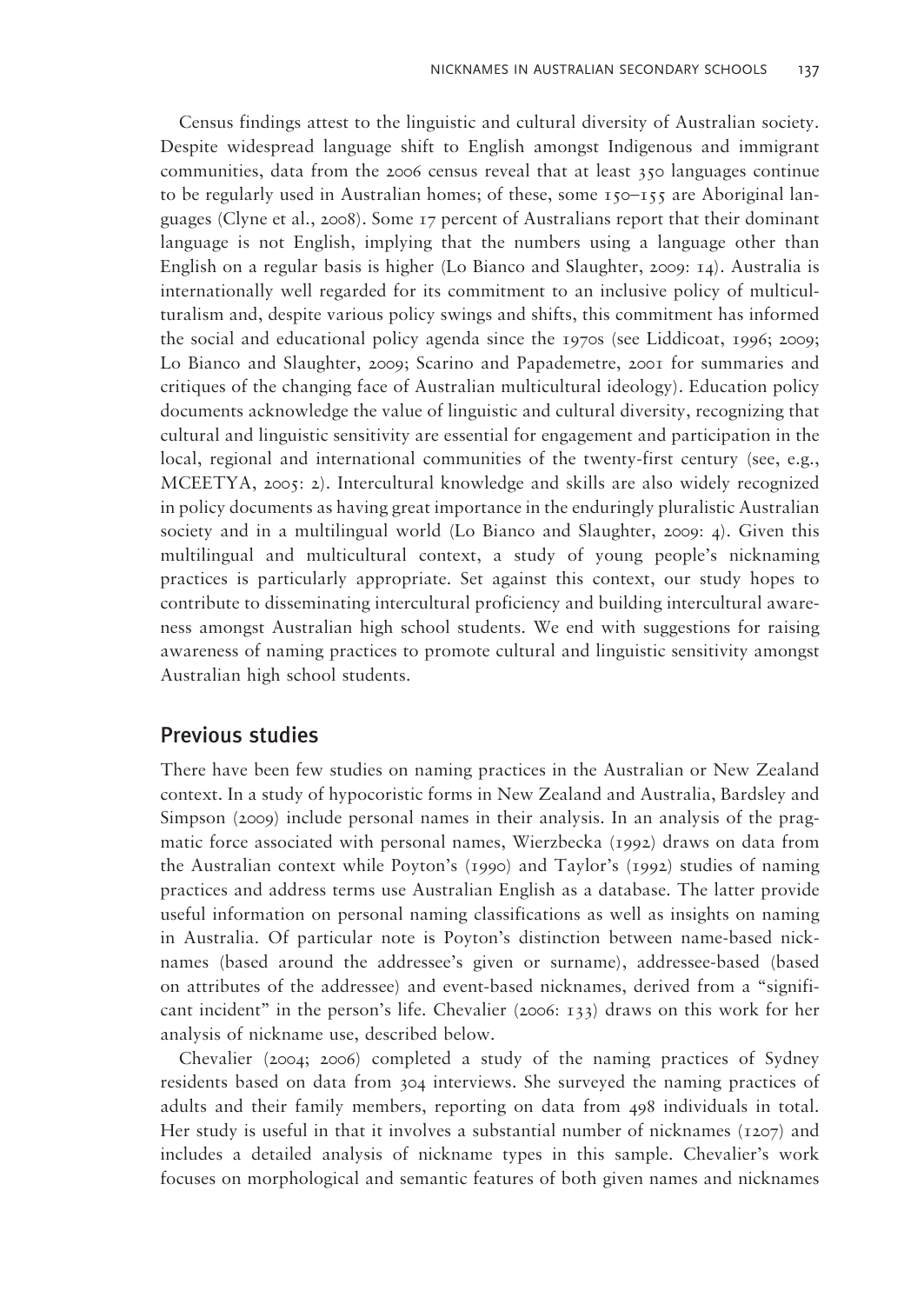and provides a useful point of departure for considering coding in future work. To our knowledge, the studies above are the only studies of naming practices in Australia and they have different foci from the present one. The above studies do little to focus on the naming practices of adolescents, even though it is widely accepted that such language practices can have both positive and negative effects on adolescents' perceptions of themselves and others.

# The participating schools

We collected data from five Australian school contexts; four in the State of Queensland and one in the State of Victoria We have 215 questionnaires from Queensland, and 27 from Victoria. Questionnaires were gathered from 55 students in lower years of secondary school, and  $187$  in upper years of secondary school. Table 1 presents an overview of the participating schools. It contains details about the state in which the school is located, the year group(s) from which the data was collected, and the number of questionnaires elicited at each school.

In what follows we provide a profile of the participating institutions. All names are pseudonyms. The Rural Enrichment Program (REP) targets students from a range of schools in rural and remote Queensland areas. It aims to improve the educational outcomes and opportunities of students who are educationally disadvantaged by geographical isolation. Maryville State High School is a large, suburban co-educational secondary school located in a provincial Queensland city. City College is a state high school located in Brisbane city center. Its student intake comes from both across the city and outlying areas. Walter Taylor Boys Grammar is a large, prestigious independent, non-denominational, day and boarding school for boys, also located in a provincial Queensland city. Its students came from rural and remote areas and from Interstate. Smithton Secondary College is a state school located in suburban Melbourne. The school is over-subscribed due to its strong academic reputation and thus restricts its student intake to the immediately surrounding (middle-class) neighborhoods. The senior student participants from Smithton were all taking a linguistics class,<sup>1</sup> but this has not had a clear influence on the nickname data gathered from this

| <b>School</b>      | <b>State</b> | Year | <b>Number of questionnaires</b> |
|--------------------|--------------|------|---------------------------------|
| <b>REP</b>         | QLD          | 8    | 30                              |
| Maryville          | <b>OLD</b>   | 8    | 19                              |
| City College       | QLD          | 11   | 78                              |
| Walter Taylor      | QLD          | 11   | 88                              |
| Smithton (Group 1) | <b>VIC</b>   | 7    | 6                               |
| Smithton (Group 2) | <b>VIC</b>   | 12   | 21                              |
| <b>TOTAL</b>       | -            | -    | 242                             |

TABLE 1 DISTRIBUTION OF RESPONSES (N = 242 QUESTIONNAIRES)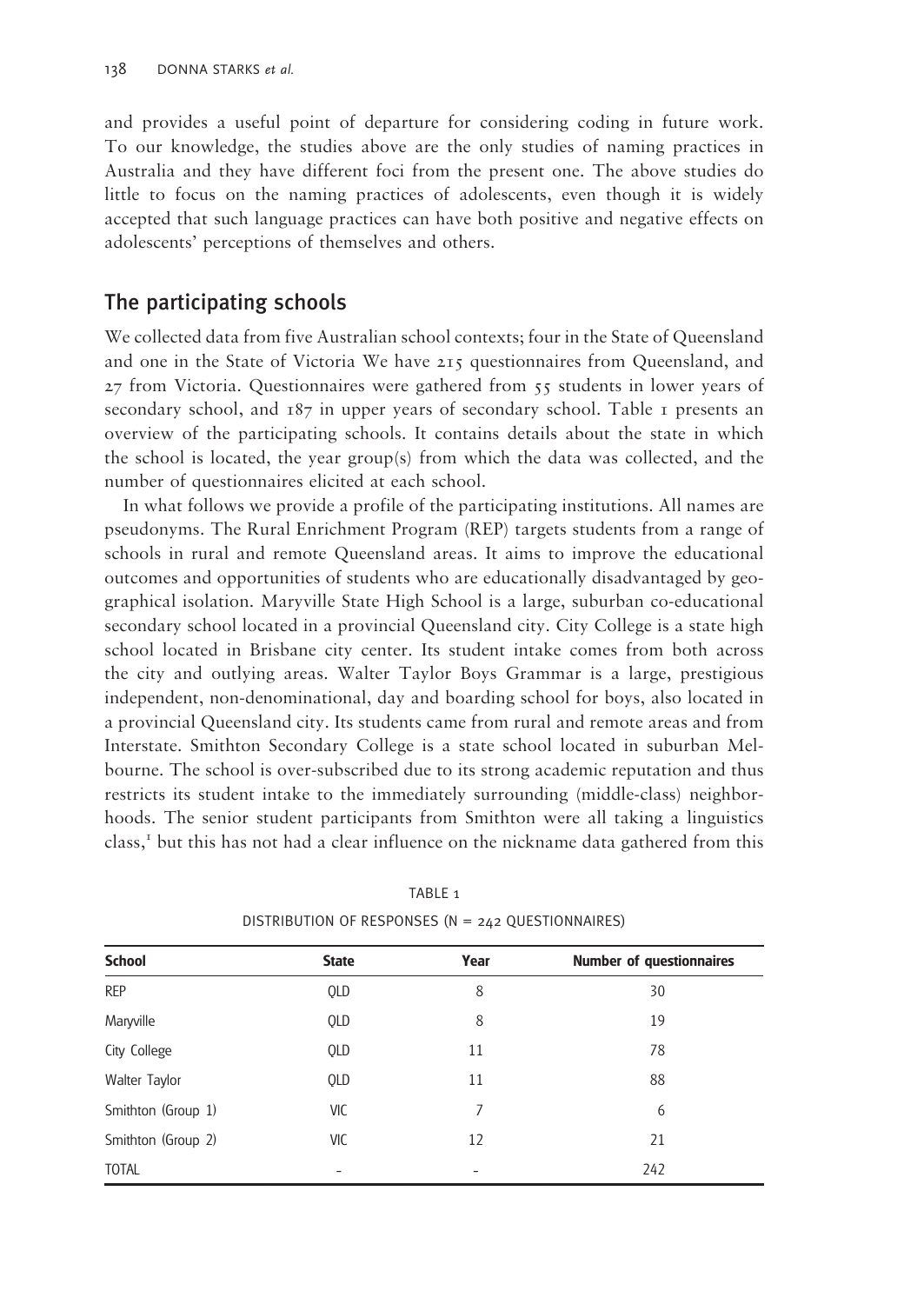school. In all schools, there were a range of ethnic and language backgrounds but the predominant group are of Anglo origin.

#### The questionnaire

The paper draws on written responses to questionnaire data. The questionnaire has three sections and the present paper describes the data from Section 1. The remaining two sections consider general questions on language use and background information. Section 2 of the questionnaire consists of six general questions on language attitudes and practices. Section 3 contains information about place of birth, family language background, ethnic identity, and qualities the students feel are important in friends. It is our hope that the data contained in Section  $\frac{1}{2}$  and  $\frac{1}{3}$  of the questionnaire will indicate whether and how nicknames relate to other aspects of linguistic behavior and/or language attitudes. However, at the time of writing we have not reached this stage of the analysis.

Section 1 focuses on nicknames of others and self. In the first part of section 1, the student participants are encouraged to think about nicknames that they know and fill in a table which has space for six nicknames. For each nickname they provide, participants are asked to write what the nickname refers to and classify it into one of five semantic categories ( $N = a$  variation on a name,  $P = a$  physical trait,  $B =$  where the name bearer comes from,  $E =$  referring to the name bearer's emotions,  $O =$  anything else) and evaluate their attitudes towards this nickname by circling one or more smiley, neutral, or sad emoticons. Student participants were not provided with any instructions as to how to assign the nicknames to the semantic categories, nor were they provided with any instructions as to which nicknames to provide.

The second part of Section  $\bar{1}$  is a single open-ended question about whether the participants themselves have a nickname, and if so what it refers to and how they feel about it. To maintain anonymity, participants are asked not to write the nickname itself.

#### Findings

#### *Nicknames for others*

The participants engaged enthusiastically with the task, producing 1083 nicknames (or 4.4 nicknames per student). There were slightly fewer nicknames provided by participants in lower (4.2 nicknames per student) as opposed to the upper years of secondary school (4.6 nicknames per student). In what follows, we provide some examples of the elicited nicknames and the categories into which they were inserted. The participants provided varying degrees of information regarding their assignment of nicknames categories, and different students sometimes used different categories for the same name, and, most likely, the same person (e.g., *Maple* categorized as "physical trait" and "other").<sup>2</sup>

| Names:    | T-Pham, Digs, Cookie, Sutas, V-dog, AJ, Bunger, Wilson, Marchy, Chau |
|-----------|----------------------------------------------------------------------|
|           | Chau, Belle, Fanch, C-Chan, Moosh, Chicken Wing, Fungus, Xie         |
| Physical: | Double-decker Rebecca, Red Pants, Monkey, Susan Boyle, Snowball,     |
|           | Tank                                                                 |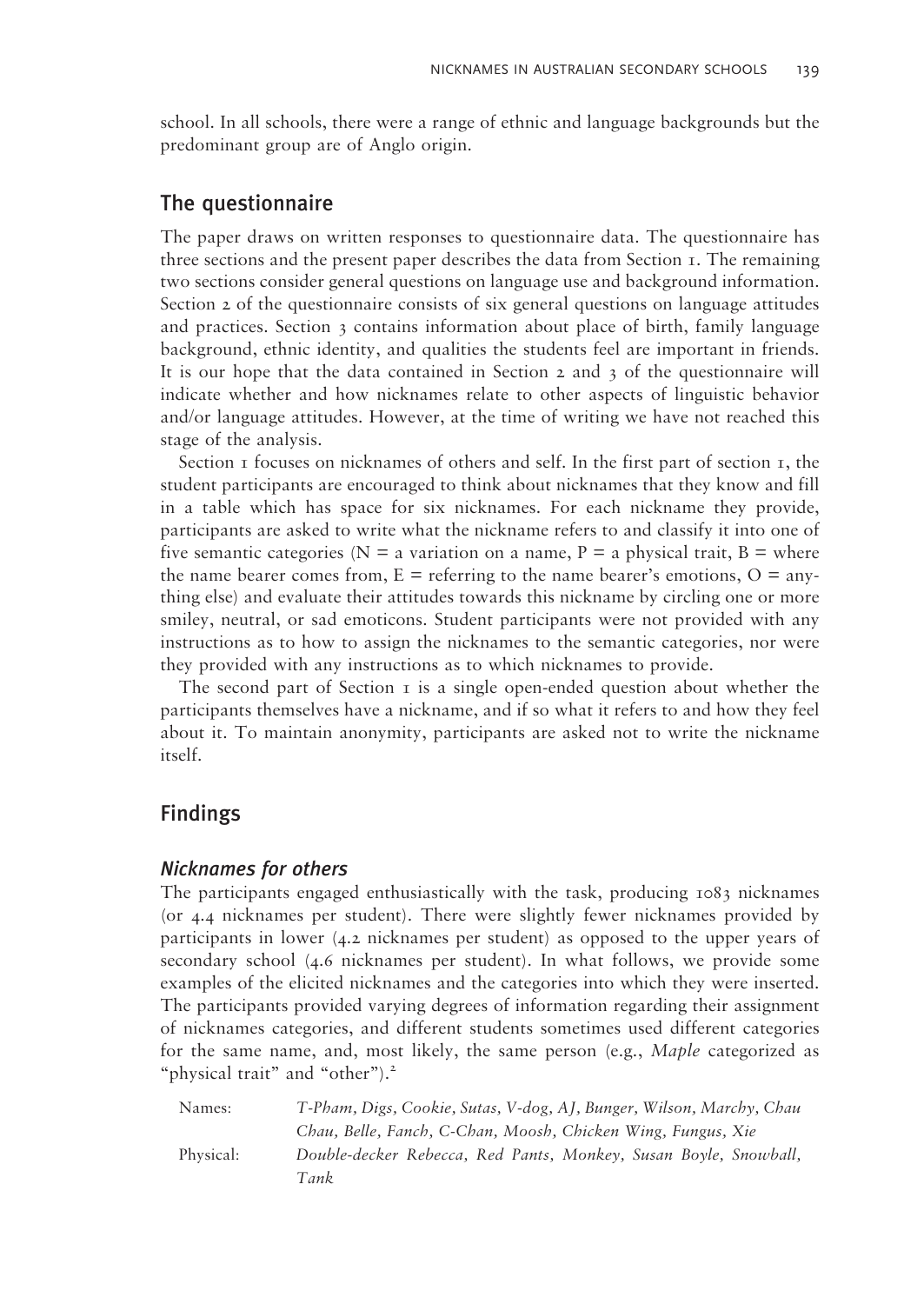Place/Heritage: *Surgeon, Sweedy, Sweedy-Z, Elephant, American, Curry, Turk, Japo* Emotion: *Awks, Moo Moo, Puppy, Jim* Other: *Bludger, Maple, Cheesy, Juicy, Floppy, Dory, Cookie, Megapig*

Table 2 considers the number and proportion of nicknames in each of the above types in the sample. It excludes 30 nicknames which were either uncoded or listed as a mixture of categories (e.g., *Blackie* categorized as both a physical trait (P) and an ethnic trait (B)). Of the remaining 1053 responses, the majority (619 or  $58\%$ ) are variants on names. This finding suggests that researchers who ignore variants of names as nickname types may fail to consider the views of large numbers of individuals who see variants of names as nicknames. Of the remaining nickname categories, 165 (15%) refer to physical traits, while only 50 (4%) refer to a feature of the place or ethnicity of the bearer and  $34$  ( $3\%$ ) refer to emotional states. The category "other" accounts for a further  $17\%$  of the data. In an analysis of the "other" category, the following subcategories emerged. Each is accompanied by an example in brackets: (1) nicknames denoting behavior or actions, e.g., *Twirly*, describing a hair twirling habit, *Floss* as in fairy floss, *Couch Potato*, *Price Princess*, *Dopey Dora*, and *Timber*; (2) private or inside jokes, e.g., *Fudge nut*, *Bucket*, *Sham-wow*, *Doodleface*, *Hummus*, and *Fridge*; (3) a variation on an email address, e.g., *Horr*; (4) negative or degrading names, e.g., *Wart*, *Bogan*; (5) television/movie/theatre/video games, e.g., *Luigi*, based on a video game; *Harry*, based on an obsession with Harry Potter, *Jenny New Ninja*, *Barney*, *Goku*, and *Bear*;(6) sport/hobbies, e.g., *Skittles*; (7) memories, dreams, or stories, e.g., *Nimph*, *Chick*, *Dorey Danyon*; (8) objects or possessions, e.g., *Red*, describing a favorite shirt, *Product*, describing a fondness for hair products; (9) mistakes or typing errors in the spelling of real names, e.g., *Sofie*, *Cooleman*, and *Kremmie*; and lastly (10) unclassifiable nicknames, e.g., *Reagan*, *Beady*, and *Puley*. Some of the nicknames in the "other" category are similar in many respects to those reported in Bechar-Israeli's (1995) study of Internet nicknames, which might suggest an influence from cyberspace into daily life and the need for an evaluation of nickname use in our modern technologically savvy society.

| <b>School</b> | <b>Total</b><br>nicknames | <b>Variants on</b><br>names |    | <b>Physical</b><br>traits |     |              | <b>Place</b> |                | <b>Emotion</b> |        | <b>Other</b> |  |
|---------------|---------------------------|-----------------------------|----|---------------------------|-----|--------------|--------------|----------------|----------------|--------|--------------|--|
|               |                           | $\sqrt{n}$                  | %  | $\sqrt{n}$                | %   | $\eta$       | %            | $\sqrt{n}$     | %              | $\eta$ | %            |  |
| <b>REP</b>    | 125                       | 68                          | 54 | 19                        | 15  | 1            | $\mathbf{0}$ | 1              | $\mathbf{0}$   | 36     | 28           |  |
| Maryville     | 68                        | 43                          | 63 | 18                        | 26  | $\mathbf{0}$ | $\theta$     | $\overline{2}$ | $\overline{2}$ | 5      | 7            |  |
| City College  | 335                       | 216                         | 64 | 32                        | 9   | 11           | 3            | 16             | 4              | 60     | 17           |  |
| Walter Taylor | 387                       | 210                         | 54 | 79                        | 20  | 25           | 6            | 11             | 2              | 62     | 16           |  |
| Smithton      | 138                       | 82                          | 59 | 17                        | 12  | 13           | 9            | 4              | $\overline{2}$ | 22     | 15           |  |
| <b>TOTAL</b>  | 1053                      | 619                         |    |                           | 165 | 50           |              | 34             |                |        | 185          |  |

| TABLE 2                           |  |  |
|-----------------------------------|--|--|
| TYPES OF NICKNAMES AT EACH SCHOOL |  |  |

Note: All percentages are rounded down. These responses do not include instances where participants reported nicknames as belonging to more than one type. It also does not report nicknames which did not receive an evaluation. There are 30 such instances in the corpus.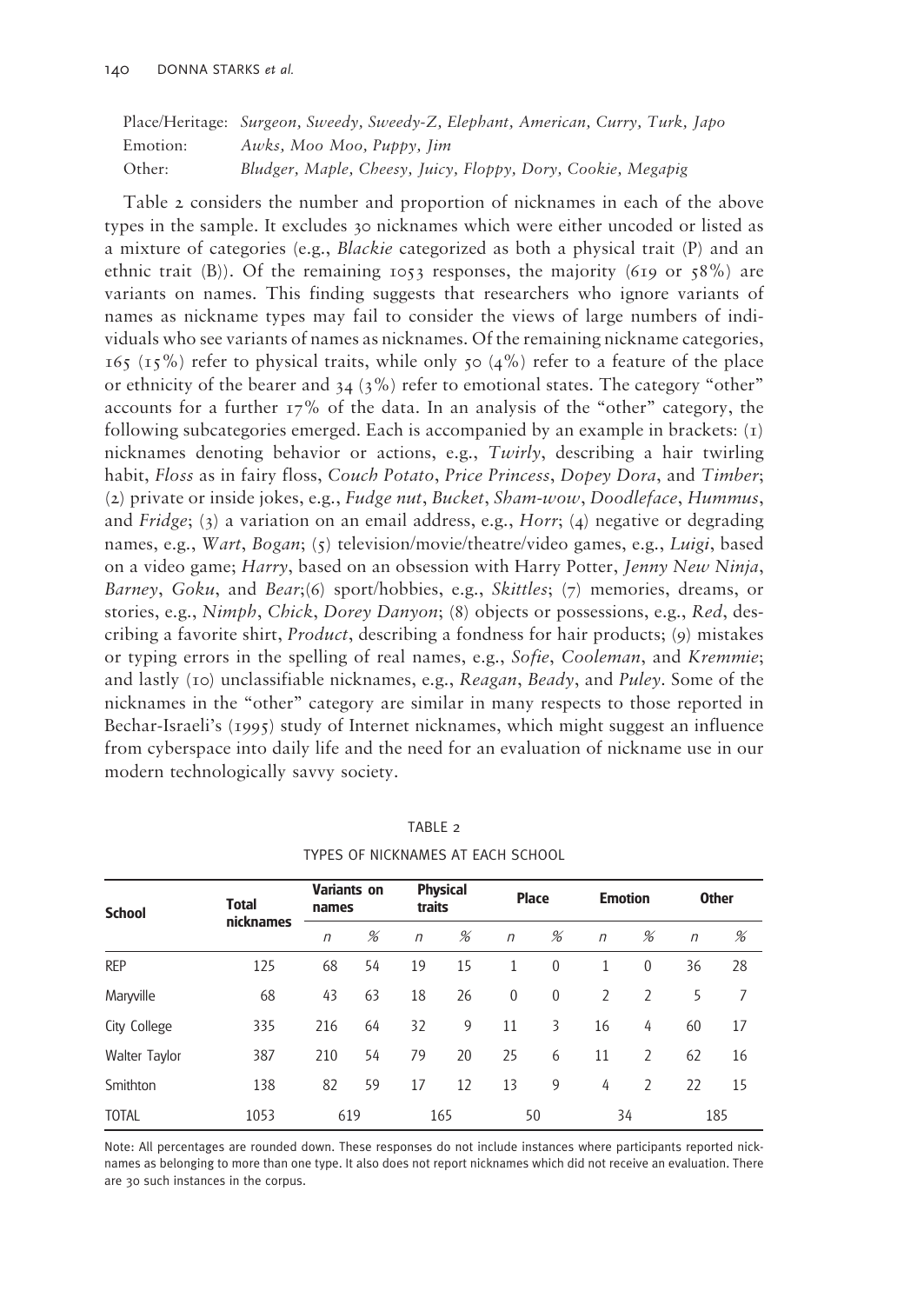We now consider how nicknames are evaluated. Table 3 provides an overview of the students' attitudes have towards nicknames of others. Of the 1053 nicknames elicited, 675 or 64% were viewed as consistently positive. Only  $5\%$  of the nicknames cited in the sample were consistently viewed negatively. A further  $23$  nicknames ( $2\%$ of the data) were viewed as sometimes being negative (and sometimes neutral or positive). All other nicknames in the sample were either viewed as positive, neutral, or as varying between neutral and positive, suggesting that nicknames are generally viewed as favorable. The overall responses were relatively consistent across all the schools, with Walter Taylor, a boys-only school, having only a slightly lower proportion of positive responses with Smithton and REP having a slightly higher proportion of negative ones.

Names did not appear to cluster in any obvious way. In our data we have examples of seemingly innocuous and common shortenings of a name (e.g., *Penny*) being viewed negatively and used "to annoy someone," whereas some seemingly unflattering nicknames (e.g., *Couch potato*, *Smelly*, and *Timber*) are viewed neutrally or even positively. The most commonly identified nickname to be evaluated negatively were nicknames to individuals with red hair.

Table 4 presents a more micro-level view of how each of the nickname types in Table 3 is evaluated. Percentages are listed as *n/a* when numbers of occurrences are lower than 5. Nicknames that are based around names are consistently evaluated positively in  $71\%$  of all instances; this is followed by nicknames which refer to the "other" category (64% positive evaluation). The responses from the schools show some variation, but the patterns are again relatively consistent across the institutions. Nicknames which refer to physical characteristics, place, or emotion are generally evaluated less positively. However, there is considerable variation between schools on this point, perhaps reflecting different school cultures. Physical traits are not evaluated positively at Smithton (35%) or City College (37%) but are evaluated much more positively at Maryville (61%). Differences in perceptions also exist for nicknames

| <b>School</b> | <b>Total nicknames</b> | <b>Nicknames - Positive only</b> |    | <b>Nicknames - Negative only</b> |   |  |
|---------------|------------------------|----------------------------------|----|----------------------------------|---|--|
|               |                        | $\eta$                           | %  | $\sqrt{n}$                       | % |  |
| <b>REP</b>    | 125                    | 86                               | 68 | 10                               | 8 |  |
| Maryville     | 68                     | 46                               | 67 |                                  | 2 |  |
| City College  | 335                    | 217                              | 64 | 12                               | 3 |  |
| Walter Taylor | 387                    | 233                              | 60 | 23                               | 5 |  |
| Smithton      | 138                    | 93                               | 67 | 13                               | 9 |  |
| <b>TOTAL</b>  | 1053                   | 675                              | 64 | 60                               | 5 |  |

TABLE 3

GENERAL OVERVIEW OF ATTITUDES TOWARDS NICKNAMES (N = 242 QUESTIONNAIRES)

Note: This table excludes nicknames which were evaluated as both positive and neutral  $(n = 7)$  and those which were evaluated as negative some or part of the time  $(n = 23)$ . It also excludes those which were evaluated neutrally  $(n = 318)$ .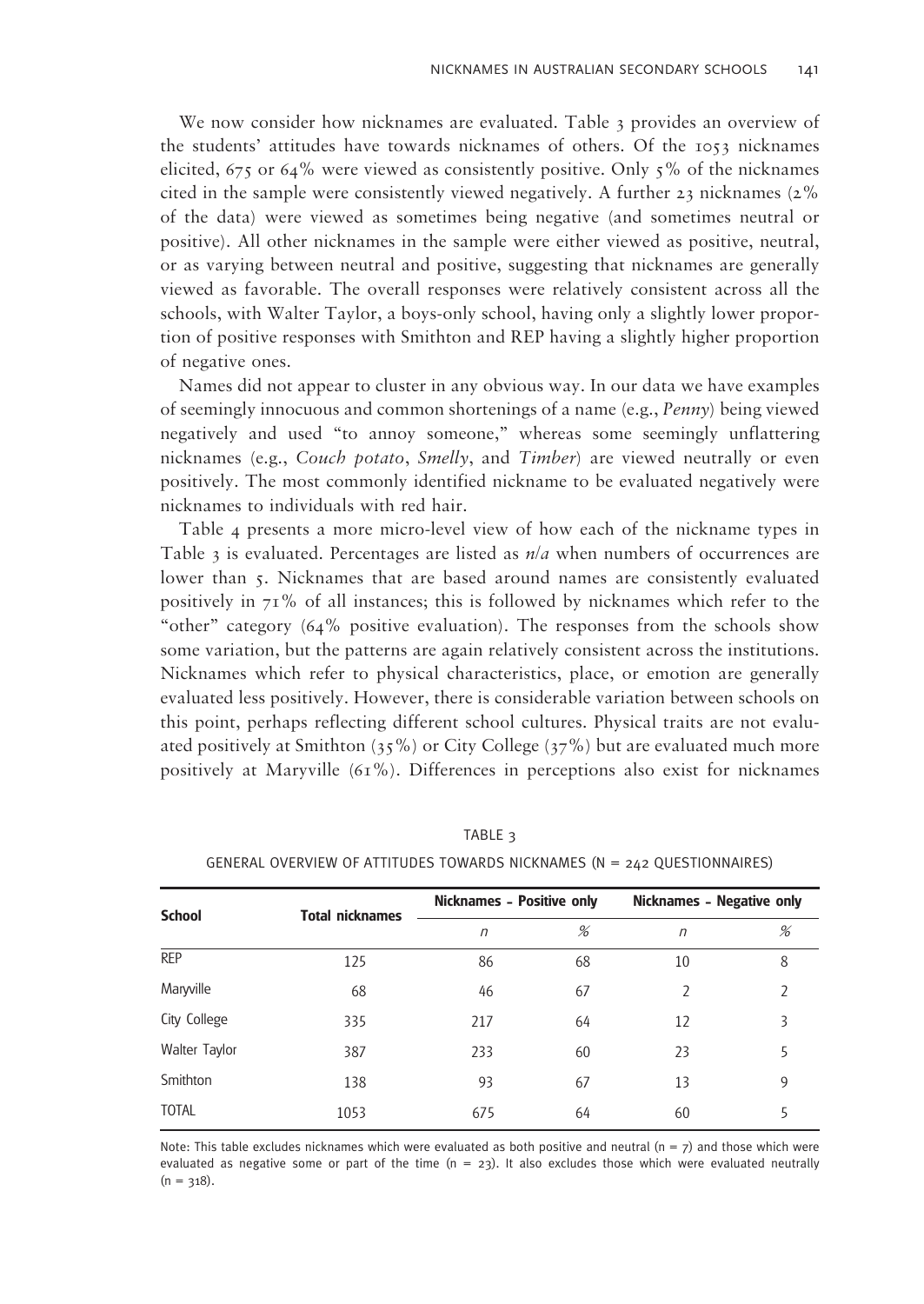|                        | <b>Names</b>       |    | <b>Physical</b>    |    | <b>Place</b>       |    | <b>Emotion</b>     |                          | <b>Other</b>       |    | <b>Total</b>       |    |
|------------------------|--------------------|----|--------------------|----|--------------------|----|--------------------|--------------------------|--------------------|----|--------------------|----|
| <b>School</b>          | Positive/<br>Total | %  | Positive/<br>Total | %  | Positive/<br>Total | %  | Positive/<br>Total | %                        | Positive/<br>Total | %  | Positive/<br>Total | %  |
| REP (125)              | 51/68              | 75 | 9/19               | 47 | 1/1                |    | 1/1                |                          | 24/36              | 66 | 86/125             | 68 |
| Marwille (68)          | 31/43              | 72 | 11/18              | 61 | 0/0                | ۰  | 0/2                | $\overline{a}$           | 4/5                |    | 46/68              | 67 |
| City College<br>(335)  | 155/216            | 71 | 12/32              | 37 | 4/11               | 36 | 12/16              | 75                       | 34/60              | 56 | 217/335            | 64 |
| Walter Taylor<br>(387) | 138/210            | 65 | 35/79              | 44 | 15/25              | 60 | 4/11               |                          | 41/62              | 66 | 233/387            | 60 |
| Smithton (138)         | 65/82              | 79 | 6/17               | 35 | 3/13               | ۰  | 3/4                | $\overline{\phantom{a}}$ | 16/22              | 72 | 93/180             | 51 |
| <b>TOTAL (1053)</b>    | 440/619            | 71 | 73/165             | 44 | 23/50              | 46 | 20/34              | 58                       | 119/185            | 64 | 675/1053           | 58 |

TABLE 4 NUMBER AND PERCENTAGE OF TRAITS CONSISTENTLY EVALUATED AS POSITIVE

referring to "place" and "emotion" at City College and Walter Taylor. The boys' school appears to be much more favorable to nicknames based on place, whereas the more urban school, City College, shows a greater acceptance of nicknames based around emotion. As numbers are relatively small in each of these categories, the findings need to be interpreted with a high degree of caution.

#### *Nicknames for self*

We now examine how participants categorized and evaluated their own nicknames if they have one. The responses were based on qualitative feedback from the participants to the question: "If you have a nickname, tell us what your nickname refers to and how you feel about it. (Please don't tell us your nickname. We don't want to be able to identify you from your questionnaire responses)." One hundred and sixty participants indicated that they have a nickname (66%). As with nicknames for others, the majority of these nicknames for self  $(T_{15}, 71\%)$  are based on personal names (either surnames or first names) and particularly shortenings thereof.

Table 5 shows that students at City College and Smithton were most likely to report that they have a nickname, while one regional school (Maryville) reported a very low number of nicknames; we have no obvious explanation for this finding. The final two columns in Table  $\zeta$  list the number and the proportion of nicknames that were evaluated as positive rather than neutral or negative or a combination thereof. They relate to comments from students who state that they love their nickname (e.g., "It refers to a mistake that was made in our school newsletter and I love the name"), or they give a *smiley face* in response to the question. The proportion of positive nicknames varies considerably across the schools. It is possible that these proportions reflect differences in school cultures but it is also possible that is may be due more to school discourses than to actual perceptions. Australians are known for their understatements and some students may have given a rather neutral-sounding response as a matter of course.

Most qualitative responses were coded as neutral in their tone but some might be reflect more positive evaluations than reflected in our coding in Table 5.

Some examples of neutral comments follow: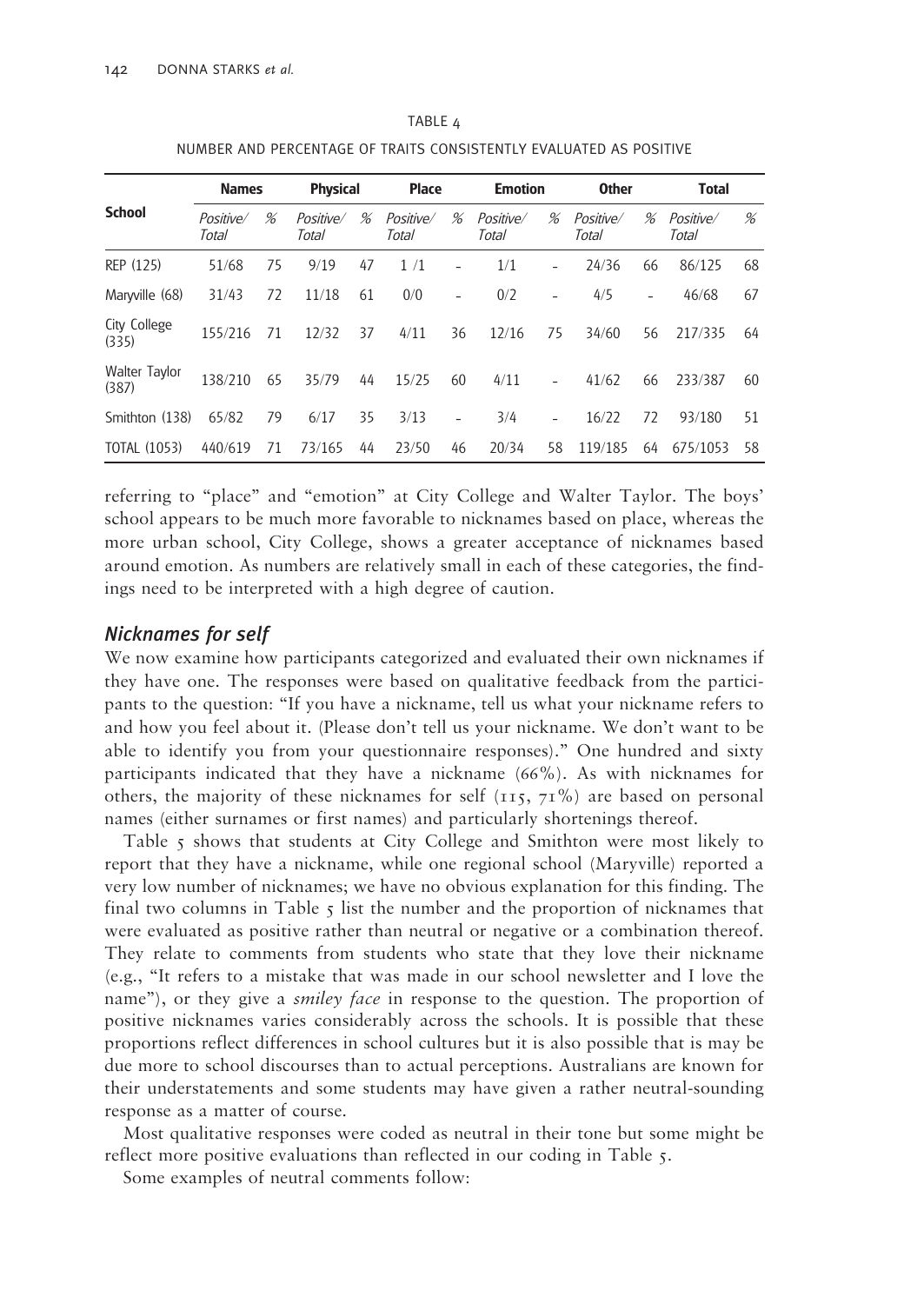| <b>School</b> | Number of<br>student | nicknames  | <b>Students with</b> | <b>Nicknames which</b><br>are consistently<br>viewed as positive |    |  |
|---------------|----------------------|------------|----------------------|------------------------------------------------------------------|----|--|
|               | participants         | $\sqrt{n}$ | %                    | $\sqrt{n}$                                                       | %  |  |
| <b>REP</b>    | 30                   | 19         | 63                   | 7                                                                | 36 |  |
| Maryville     | 19                   | 5          | 26                   | 1                                                                | 20 |  |
| City College  | 78                   | 61         | 78                   | 34                                                               | 55 |  |
| Walter Taylor | 88                   | 55         | 62                   | 27                                                               | 49 |  |
| Smithton      | 27                   | 20         | 74                   | 7                                                                | 35 |  |
| <b>TOTAL</b>  | 242                  | 160        | 66                   | 76                                                               | 47 |  |

| TABLE <sub>5</sub> |                                              |  |  |  |  |
|--------------------|----------------------------------------------|--|--|--|--|
|                    | STUDENTS' EVALUATIONS OF THEIR OWN NICKNAMES |  |  |  |  |

Note: Twenty-nine students who had nicknames did not evaluate them (perhaps because it was the third part of the question), two viewed them as consistently negative. The others noted that they were evaluated differently in different contexts, or that they were evaluated neutrally.

It rhymes with my first name and it doesn't worry me

It refers to my name it doesn't matter

My nickname is a derivative of my first name, I feel pretty neutral towards it

It refers to what my hair was like at an early age and it is funny

My nickname refers to the disproportionate size of my feet and is also a play on my last name. I don't mind it at all

About my surname, I do not care about it

It is a variation of my last name which I don't mind

There were only two students who stated that they did not like their nickname:

It is a play on my name and I get rather annoyed when people use it

#### *My odd idiolect*

One lone student made reference to name-calling, distinguishing this from a nickname, and stating his/her dislike for this.

I don't have a nickname but I get called names due physical characteristics. They are bad this but I don't care

Other comments indicate the complexities and nuances in nicknames and the difficulties with evaluating them. Students' evaluation of nicknames as positive, negative, or neutral are clearly highly contextually bound and show the importance of teachers (and others) being aware of the naming preferences of their students. As Adams (2009) discusses at length, highly complex attitudes and social relations are encoded in the use of nicknames and a nickname that is viewed positively as a marker of friendship and gentle teasing when used by person X may be viewed as mocking or otherwise offensive when used by person Y.

All my nicknames are variations of my name. There are some I don't like, but most are fine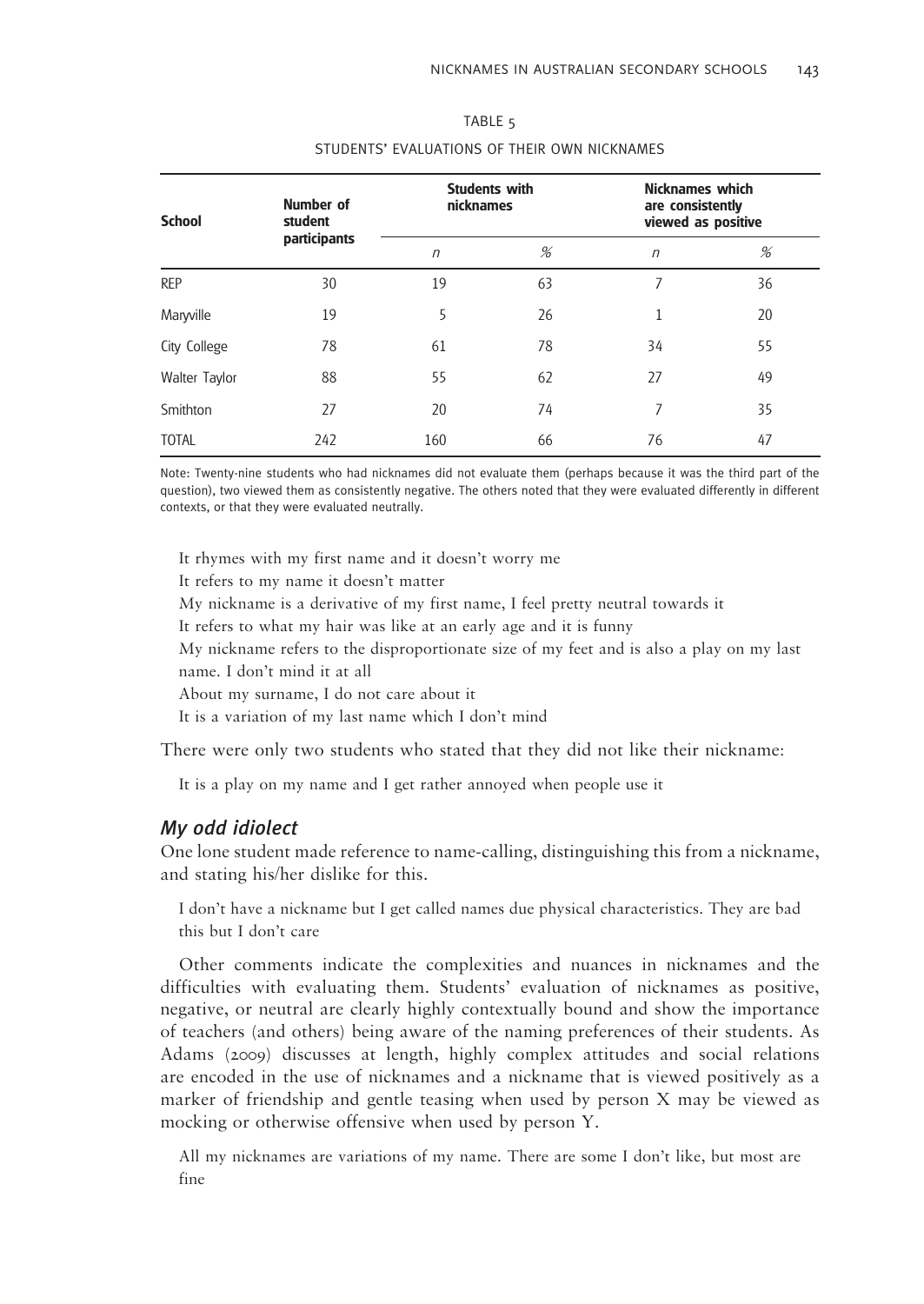My nicknames refer to 10 variations in my name, and inside jokes within friends, I like nicknames among only my friends

Findings such as this show how open responses provide more sophisticated responses but also show the limitations of these responses and the need for follow-up focus group discussions to tease out the intricacies of nicknaming practices.

#### Discussion/conclusion

Data presented in this study provide valuable insight into contemporary nicknaming practices in Australian high schools. They suggest that nicknames based on names are the most frequent types of nickname amongst Australian youth. Other nickname types commonly noted in the broader literature elicited from the data, such as those based around physical or personal traits, including emotions. A range of other nickname types emerged, including those which refer to activities and events in the media and cyberspace, important aspects in the life of today's Australian adolescents.

Although the educational literature surrounding bullying categorizes nicknaming and name-calling as a single category (cf. Hendershot et al., 2006), the findings suggest that the two should be treated as separate. Contrary to previous assumptions, we found many students view both their own nicknames and those of their friends/ acquaintances positively, particularly when those nicknames are derived from a variant of their name, an emotional state or labeled as "other." Nicknames based on physical appearance or backgrounds were viewed more ambivalently, but again not negatively, suggesting students have some awareness that these may be problematic. This awareness seems to limit the use of these nicknames but not eliminate it entirely. Somewhat surprisingly for us, the most frequently cited negatively viewed nicknames were those for people with red hair (e.g., *ranga*). This point requires further exploration, but may indicate that students feel the taboo against using negative terms based on hair color is much weaker than the taboo against highlighting ethnicity/background or disability (cf. Allan and Burridge, 2006). We might conclude that students are already showing a reasonable level of cultural and linguistic sensitivity in their naming practices. However, the data for this paper was based on responses to written questionnaires and collected in school contexts. Findings must be interpreted with a degree of caution as they might have differed if the data had been collected via oral interviews or in home contexts. Further, although the school contexts contained a mix of students from English and non-English speaking backgrounds, the school contexts were predominantly Anglo in nature. Findings might have differed if data were collected in more ethnically diverse school contexts.

Teachers and students need to be aware that nicknames are a manifestation of complex social relations (cf. Adams, 2009). Teachers and students thus need to be aware that nicknames can be used as a subtle kind of bullying (particularly if used by students with whom the addressee is not good friends) but that equally some names that seem to be derogatory may be regarded as amusing or otherwise acceptable by the addressee. While our results suggest nicknaming is generally making a positive contribution to identity construction in Australian high schools, we encourage teachers to talk with their students and students to talk to each other about their naming preferences and to help ensure that those preferences are respected.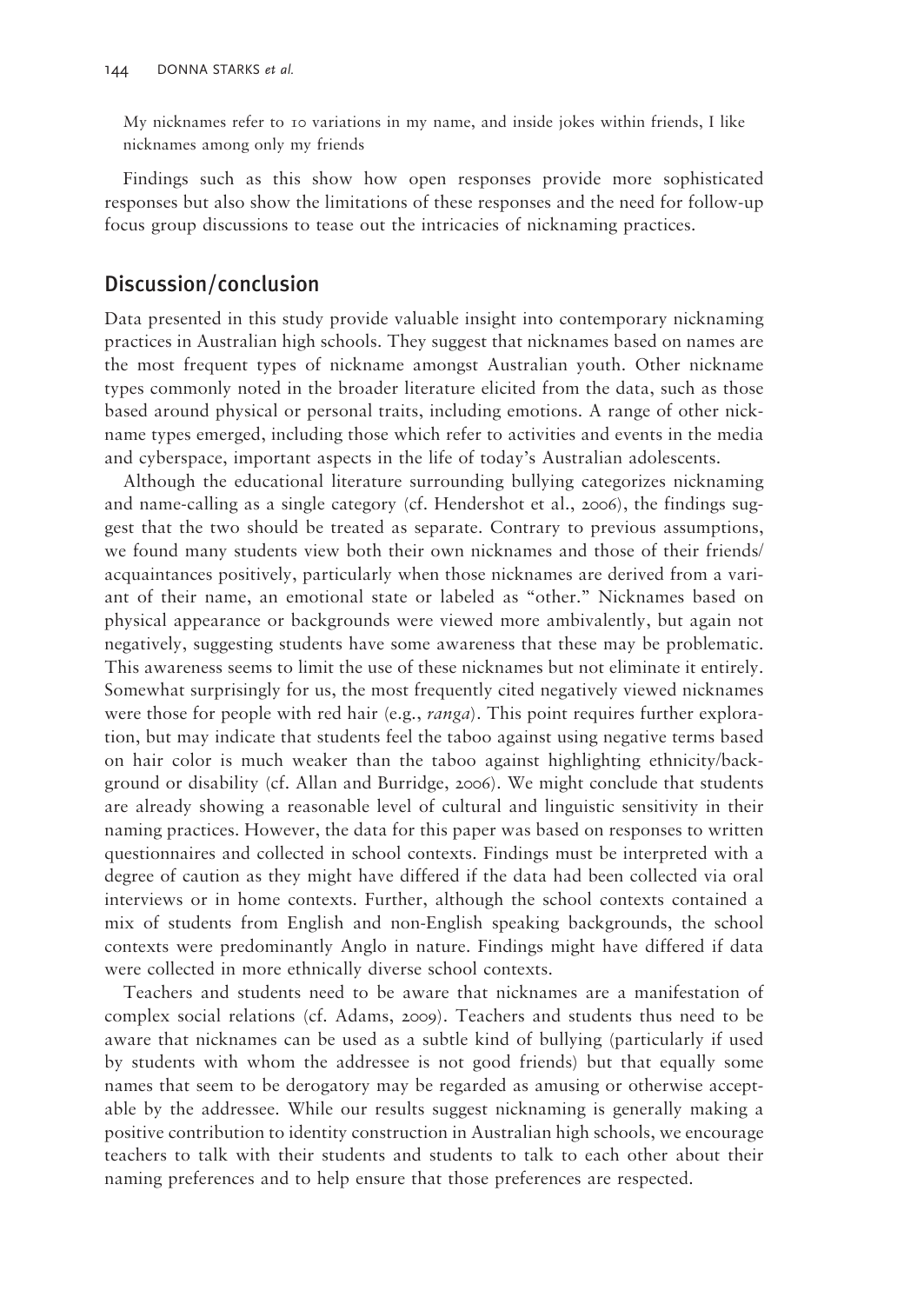## APPENDIX A: Nicknames, Identity, and Language Questionnaire

(Reprinted with permission from Starks and Taylor-Leech, 2011)

#### *SECTION 1: NICKNAMES*

*We would like to know about nicknames. Many students have nicknames. A nickname usually refers to some aspect of a person's traits.*

Think about nicknames for people you know. **In the table below**:

- **(1)** write their nicknames and state what their nickname refers to
- **(2)** categorize the nickname as **P B E N** or **O**
	- **P** "refers to a physical trait such as hair color"
	- **B** "refers to where the person is from"
	- **E** "refers to the person's emotions"
	- **N** "refers to variation on the person's given or surname"
	- **O** "something else"

Remember to circle whether the nickname is a **positive**, **neutral**, or **negativ**e term for you.

You may give more than one response (*neutral in some contexts, negative in others*)*.*

*Some examples*

| Nickname       | Refers to?     | Trait Type     | Evaluation                        |
|----------------|----------------|----------------|-----------------------------------|
| Pom            | from England   | Background (B) | ⊕                                 |
| <b>Bubbles</b> | easily excited | Emotional (E)  | $\circledcirc$ and $\circledcirc$ |
| Jonsy          | Surname Jones  | Name $(N)$     | $\odot$                           |

**1***. Please fill in as many names as you can.*

| Nickname | Refers to? | Trait Type<br>(B, P, E, N, O) | Evaluation (Circle one or more) |   |   |  |
|----------|------------|-------------------------------|---------------------------------|---|---|--|
|          |            |                               | ☺                               | ☺ | ☺ |  |
|          |            |                               | ☺                               | ☺ | ☺ |  |
|          |            |                               | ☺                               | ☺ | ☺ |  |
|          |            |                               | ☺                               | ⊕ | ⊛ |  |
|          |            |                               | ☺                               | ⊕ | ⊛ |  |
|          |            |                               | ☺                               | ⊕ | ж |  |

**2. If** you have a nickname, tell us what your nickname **refers to** and **how you feel** about it. (Please, *don't tell us your nickname. We don't want to be able to identify you from your questionnaire responses*)

#### *SECTION 2: THE WAY WE SPEAK*

1. Have your friends ever talked about the way YOU speak English? **YES** OR **NO**

If **yes**, tell me what they have commented on.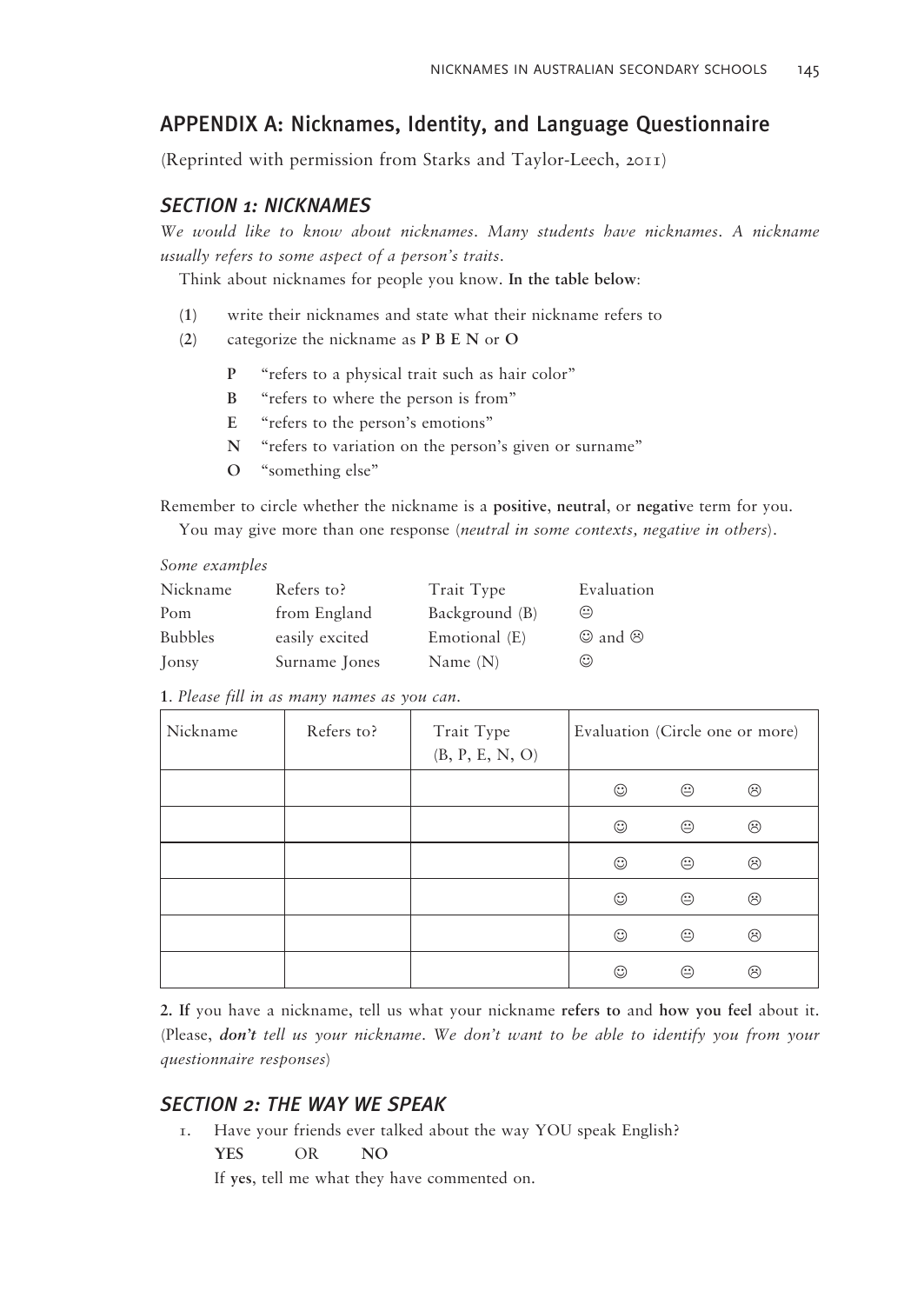- 2. If you moved to another country, how important would it be for you to keep your Australian accent? Circle one.
	- A. **Extremely** important. It reflects who I am.
	- B. **Important.** Australians need to speak like Australians. It is where we are from.
	- C. **Not Important.** It doesn't matter. English is English!

**If** you feel you have more to say about this issue, feel free to write more in the box. O**therwise move on to the next question.**

3. Do you think all Australians [*no matter where they were born*] should try to speak English with an Australian accent?

**YES** OR **NO**

**If** you feel you have more to say about this issue, feel free to write more in the box. **Otherwise move on to the next question.**

4. Do you think it is important for Australian migrants to learn Aussie terms such as "**sunnies**," "**thongs**," "**G'day mate**" and "**arvo**"? **YES** OR **NO**

**If** you feel you have something more to say about this issue, feel free to write more in the box. **Otherwise move on to the next question**.

5. Do you think it is important for Australian migrants to be able to speak English before they move to Australia?

**YES** OR **NO**

**If** you feel you have more to say about this issue, feel free to write more in the box. O**therwise move on to the next question.**

6. When you think about "**Australian English**," tell me the first three things that come into your mind.

# *SECTION 3: BACKGROUND INFORMATION*

*I'd like to know a little more about yourself and the languages you and your family speak. First, tell us about your family*

- **1.** Which country were your caregivers (i.e., your parents or legal guardians) born? (You may circle **more than one**) SAME AS ME DIFFERENT FROM ME
- **2. If** one or more of your caregivers were born in a **different country than you**, provide details below

\_\_\_\_\_\_\_\_\_\_\_\_\_\_\_\_\_\_\_\_\_\_\_\_\_\_\_\_\_\_\_\_\_\_\_\_\_\_\_\_\_\_\_\_\_\_\_\_\_\_\_\_\_\_\_\_\_\_\_\_\_\_\_\_\_\_\_\_

\_\_\_\_\_\_\_\_\_\_\_\_\_\_\_\_\_\_\_\_\_\_\_\_\_\_\_\_\_\_\_\_\_\_\_\_\_\_\_\_\_\_\_\_\_\_\_\_\_\_\_\_\_\_\_\_\_\_\_\_\_\_\_\_\_\_\_\_

- A. In what language/**s** do your caregivers speak to each other?
- **B. If your caregivers speak more than one language**, what is the language they use most of the time?

#### *Now tell us about yourself*

- 3. In which country were you born?
- **4.** What was the **first** language you learned to speak? \_\_\_\_\_\_\_\_\_\_\_\_\_\_\_\_\_\_\_\_\_\_\_
- **5.** What language do you speak most of the time now?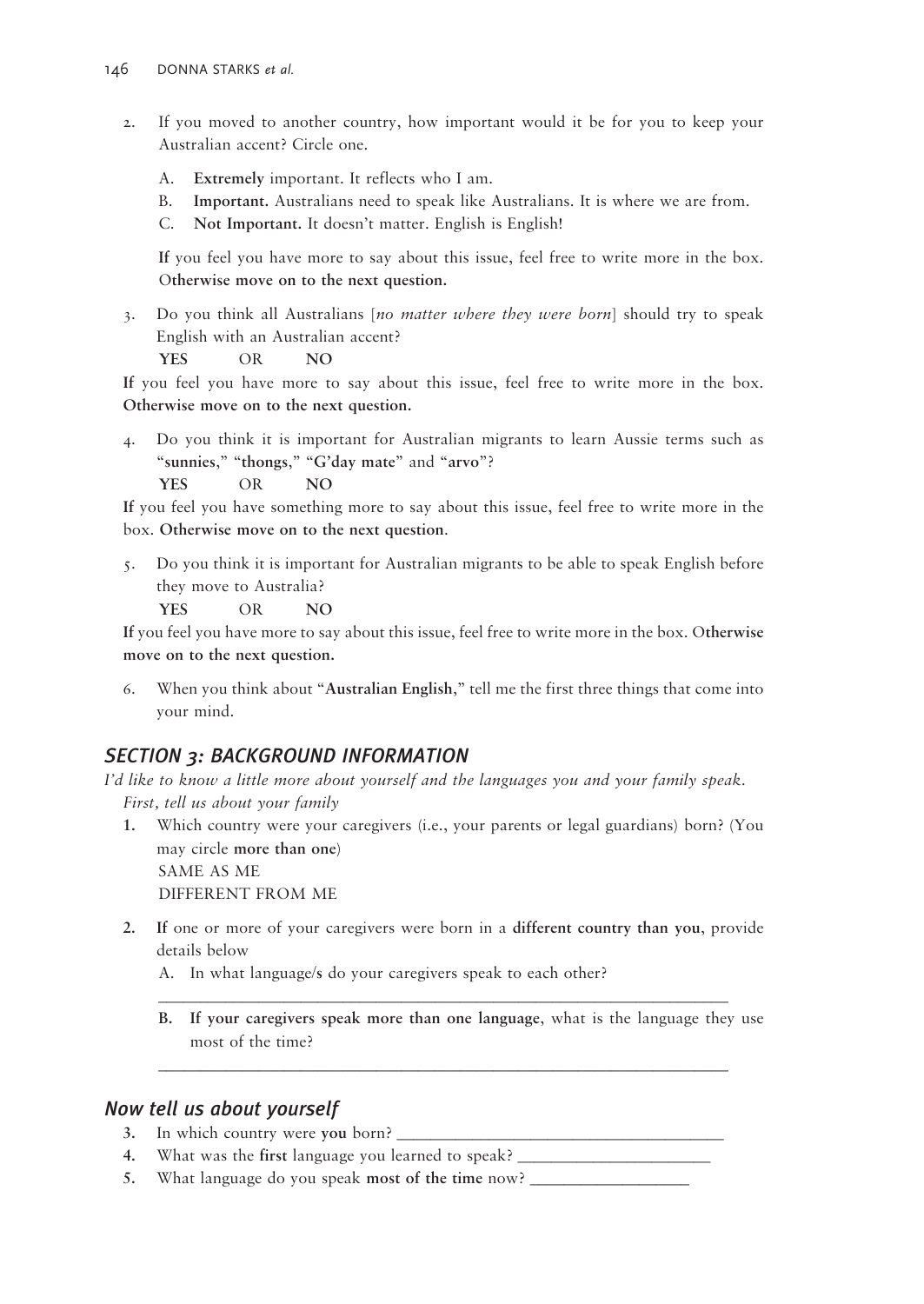- **6.** In what languages can you talk about a **lot** of different things (e.g., English)? Language 1: Language 2: \_
	- Any other languages?
- **7.** Do you think of yourself as:
	- A. Australian
	- B. Mostly Australian and a bit of another nationality
	- C. Mostly another nationality and some Australian
- **8.** If someone asks you "*where are you from*," how do you answer this question, and why?
- **9.** What do you think is important in a friend?

| A. The way they dress                                                                                           | <b>YES</b> | N <sub>O</sub> |
|-----------------------------------------------------------------------------------------------------------------|------------|----------------|
| B. The way they think                                                                                           | <b>YES</b> | N <sub>O</sub> |
| C. The way they talk                                                                                            | <b>YES</b> | N <sub>O</sub> |
| D. The way they act                                                                                             | <b>YES</b> | N <sub>O</sub> |
| E. Who their friends are                                                                                        | <b>YES</b> | N <sub>O</sub> |
| F. Where they are from                                                                                          | <b>YES</b> | NO.            |
| the contract of the contract of the contract of the contract of the contract of the contract of the contract of |            |                |

If you have anything else to add, please do so.

Thank you **sooooo** much for taking time to answer these questions for us!

#### **Notes**

- <sup>1</sup> To the best of our knowledge, none of the other students involved had any prior knowledge of linguistics.<br>The questionnaire data did not provide enough de-
- tail about the source of the nicknames for us to be able to comment on the nickname source (e.g.,

friend, family member, classmate). There was also no information available to make any assumptions about the how student participants chose the nicknames they selected amongst other possible types. The range and types of nicknames suggest that they drew on friends rather than family.

# Bibliography

Adams, Michael. 2009. Power, Politeness, and the Pragmatics of Nicknames. *Names* 57(2): 81–91.

- Allan, Keith and Kate Burridge. 2006. *Forbidden Words: Taboo and the Censoring of Language*. Cambridge: Cambridge University Press.
- Atkinson, D. G. Morten, and D. Sue. 1983. *Counseling American Minorities.* Dubuque, IA: William. C. Brown.
- Bardsley, Dianne and Jane Simpson. 2009. Hypocoristics in New Zealand and Australian English. In: *Comparative Studies in Australia and New Zealand: Grammar and Beyond*. Ed. P. Peters, P. Collins, and A. Smith. Amsterdam: Benjamins, pp. 49–70.
- Bechar-Israeli, Heya. 1995. From "Bonehead" to "cLoNehEAd": Nicknames, Play and Identity on Internet Relay Chat. *Journal of Computer-Mediated Communication*, *1.2.* Available at: <http://jcmc.indiana.edu/vol1/issue2/ bechar.html> (Accessed 20 January, 2012).
- Caltabiano, Nerina. 1984. Perceived Differences in Ethnic Behaviour: A Pilot Study of Italo-Australian Canberra Residents. *Psychological Reports* 55: 867–873.

Chevalier, Sarah. 2004. Nicknames in Australia. *Bulletin Suisse de Linguistique Appliquée* 80 (Winter): 125–137.

- Chevalier, Sarah. 2006. *Ava to Zac: A Sociolinguistic Study of Given Names and Nicknames in Australia*. Tubingen: Francke Verlag.
- Clyne, Michael, John Hajek, and Sandra Kipp. 2008. Tale of Two Multilingual Cities in a Multilingual Continent. *People and Place* 16(3): 1–9.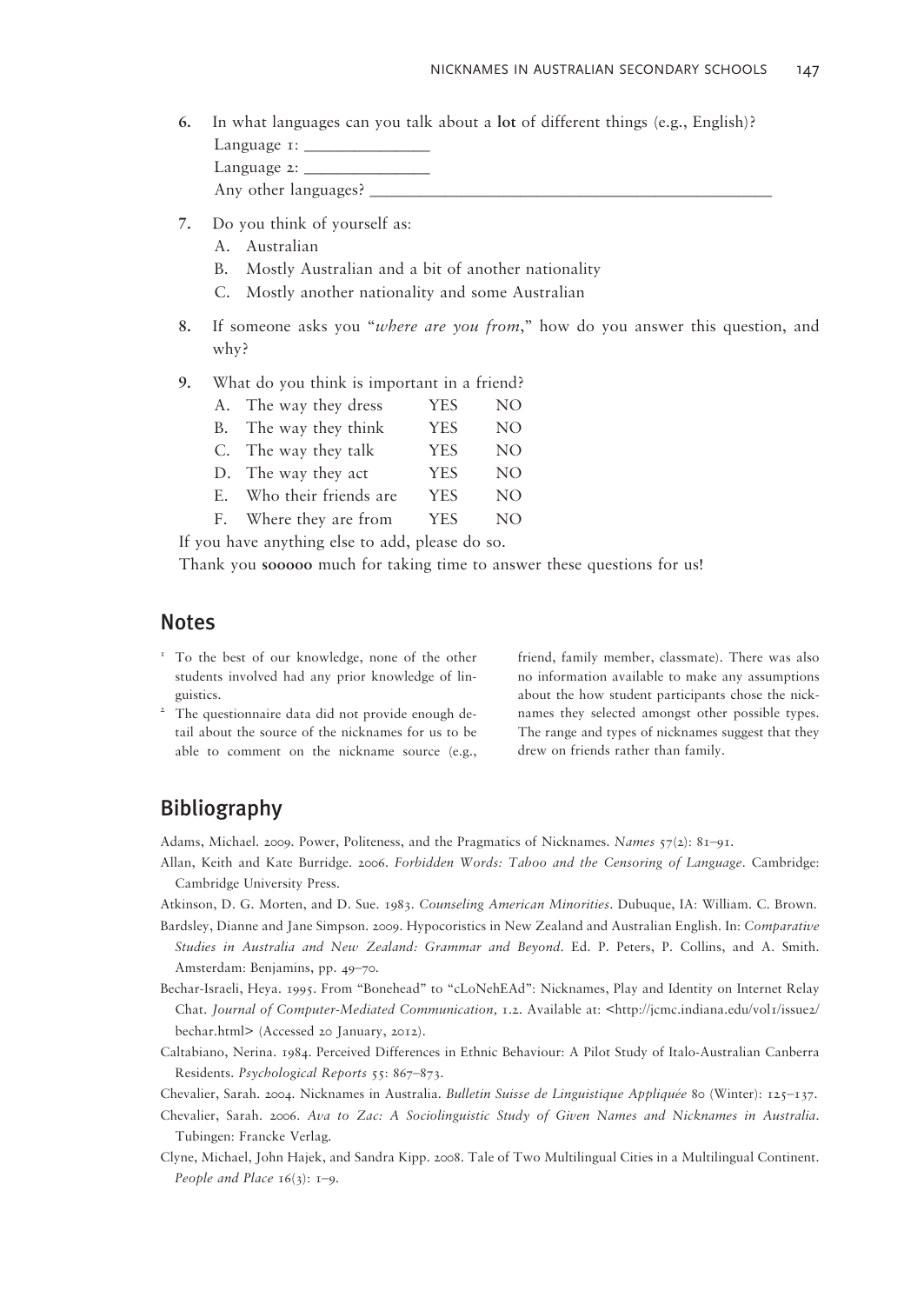- Crozier, W. Ray. 2002. Donkeys and Dragons: Recollections of Schoolteachers' Nicknames. *Educational Studies*   $28(2)$ : 133–142.
- Crozier, W. Ray and Patricia Dimmock. 1999. Name-calling and Nicknames in a Sample of Primary School Children. *British Journal of Educational Psychology* 69(4): 505–516.
- de Klerk, Vivian and Barbara Bosch. 1996. Nicknames as Sex-role Stereotypes. *Sex Roles* 35(9–10): 525–541.
- de Klerk, Vivian and Barbara Bosch. 1997. The Sound Patterns of English Nicknames. *Language Sciences* 19(4): 289–301.
- Erikson, Erik. 1968. *Identity: Youth and Crisis.* New York: Norton.
- Hendershot, Candace, Joseph A. Dake, James H. Price, and Grace K. Lartey. 2006. Elementary School Nurses' Perceptions of Student Bullying. *The Journal of School Nursing* 22(4): 229–236.
- Hogg, M. A., D. Abrams, and Y. Patel. 1987. Ethnic Identity, Self-esteem, and Occupational Aspirations of Indian and Anglo-Saxon British Adolescents. *Genetic, Social, and General Psychology Monographs* 113:  $487 - 508$ .
- Kim, Jean 1981. The Process of Asian-American Identity Development: A Study of Japanese American Women's Perceptions of their Struggle to Achieve Positive Identities. Unpublished doctoral dissertation, University of Massachusetts.
- Lee, Jung-Eun. 2009. She is Hungarious so she's Mexican but she's Most Likely Indian: Negotiating Ethnic Labels in a California Junior High School. *Pragmatics* 19(1): 39–63.
- Liao, Chai-chih. 2006. Linguistic Analysis of Nicknames of Junior High School Students. *Journal of Language and Linguistics* 5(1): 68–86.
- Liddicoat, Anthony. 1996. The Narrowing Focus: Australian Language-in-Education Policy. *Babel* 31(1): 1–6, 24.
- Liddicoat, Anthony 2009. Evolving Ideologies of the Intercultural in Australian Multicultural and Language Education Policy. *Journal of Multilingual and Multicultural Development* 30(3): 189–203.
- Lo Bianco, Jo with Yvette Slaughter. 2009. *Second Languages and Australian Schooling. Australian Council for Educational Research*. Camberwell: Victoria.
- Marcia, James. E. 1966. Development and Validation of Ego-identity Status. *Journal of Personality and Social Psychology* 3(5): 551–558.
- Marcia, James. E 1980. Identity in Adolescence. In: *Handbook of Adolescent Psychology*. Ed. J. Adelson. New York: Wiley, pp. 159–187.
- MCEETYA Ministerial Council on Education, Training and Youth Affairs. 2005. *National Statement for Languages Education in Australian Schools: National Plan for Language Education in Australian Schools 2005*–*2008.* Hindmarsh: DECS Publishing.
- Morgan, Jane, Christopher O'Neill and Rom Harré. 1979. *Nicknames: Their Origins and Social Consequences.* London: Routledge and Kegan Paul.
- Phinney, Jean. 1989. Stages of Ethnic Identity in Minority Group Adolescents. *Journal of Early Adolescence* 9: 34–49.
- Phinney, Jean. 1990. Ethnic Identity in Adolescents and Adults: Review of Research. *Psychological Bulletin* 108(3): 499–514.
- Poyton, Cate. 1990. Address and The Semiotics of Social Relations: A Systemic-Functional Account of Address Forms and Practices in Australian English. Unpublished doctoral dissertation: University of Sydney.
- Roberts, Robert E., Jean S. Phinney, Louise C. Masse, Y. Richard Chen, Catherine R. Roberts, and Adrea Romero. 1999. The Structure of Ethnic Identity in Young Adolescents from Diverse Ethnocultural Groups. *Journal of Early Adolescence* 19: 301–322.
- Scarino, Angela and Leo Papademetre. 2001. Ideologies, Languages, Policies: Australia's Ambivalent Relationship with Learning to Communicate in "Other" Languages. In: *Australian Policy Activism in Language and Literacy*. Ed. J. Lo Bianco and R. Wickert. Melbourne: Language Australia, pp. 307–325.
- Starks, Donna and Kerry Taylor-Smith 2011. A Research Report on Nicknames and Adolescent Identity. *New Zealand Studies in Applied Linguistics* 17(2): 87–97.
- Taylor, Brian. 1992. Otto 988 to Ocker 1988: The Morphological Treatment of Personal Names in Old High German and Colloquial Australian English. In: *Language and Civilisation: A Concerted Profusion of Essays and Studies in Honour of Otto Hietsch.* Ed. C. Blank. Vol. 2. Frankfurt: Peter Lang, pp. 503–536.